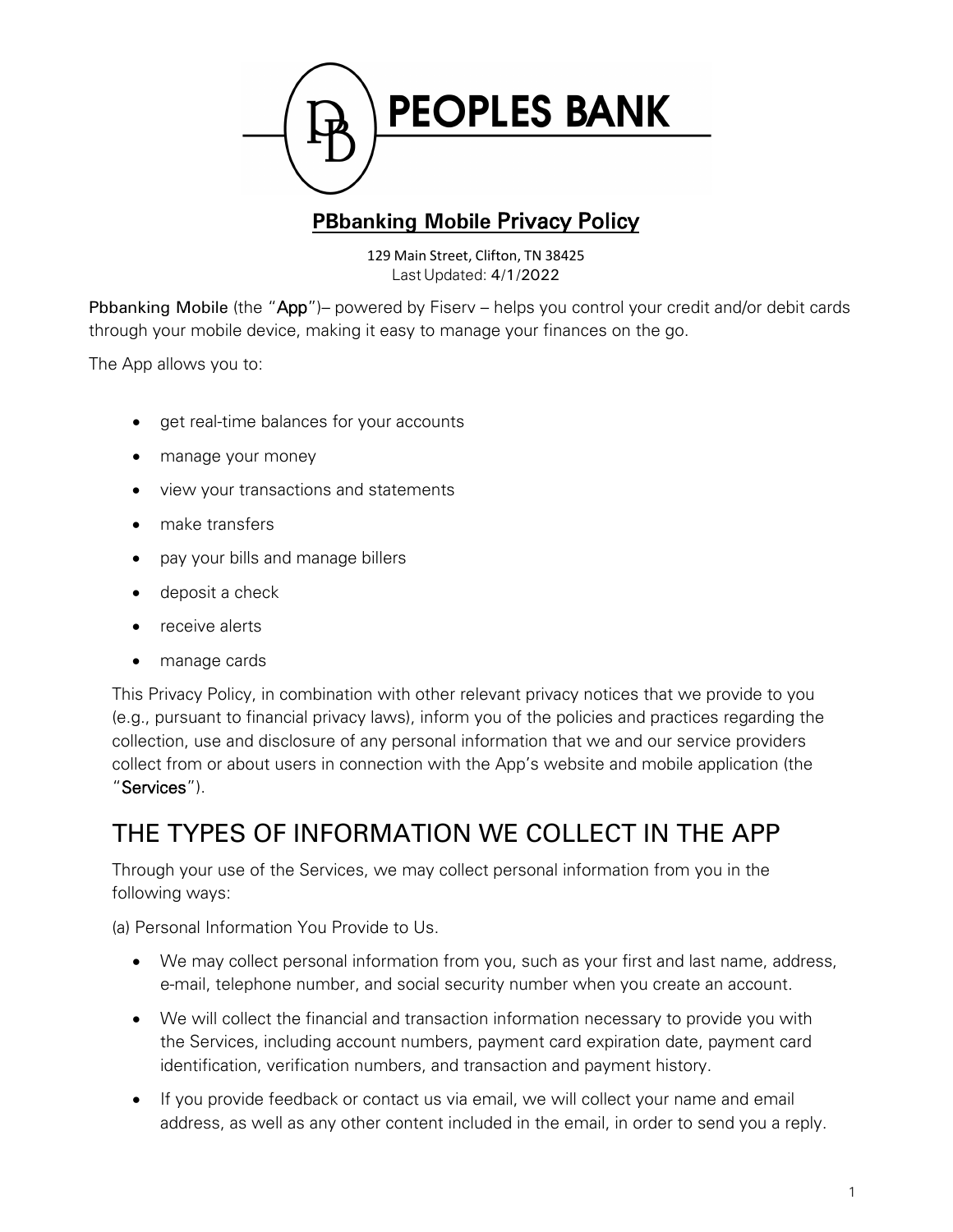• We also collect other types of personal information that you provide voluntarily, such as any information requested by us if you contact us via email regarding support for the Services.

(b) Personal Information Collected from Third Parties. We may collect certain information from identity verification services and consumer reporting agencies, including credit bureaus, in order to provide some of our Services.

(c) Personal Information Collected Via Technology. We and our service providers may automatically log information about you, your computer or mobile device, and your interaction over time with our Services, our communications, and other online services, such as:

- Device data, such as your computer's or mobile device's operating system type and version, manufacturer and model, browser type, screen resolution, RAM and disk size, CPU usage, device type (e.g., phone, tablet), IP address, unique identifiers, language settings, mobile device carrier, radio/network information (e.g., Wi-Fi, LTE, 3G), and general location information such as city, state or geographic area.
- Online activity data, such as pages or screens you viewed, how long you spent on a page or screen, the website you visited before browsing to the Service, navigation paths between pages or screens, information about your activity on a page or screen, access times, and duration of access.
- Cookies, which are text files that websites store on a visitor's device to uniquely identify the visitor's browser or to store information or settings in the browser for the purpose of helping you navigate between pages efficiently, remembering your preferences, enabling functionality, and helping us understand user activity and patterns.
- Local storage technologies, like HTML5 and Flash, that provide cookie-equivalent functionality but can store larger amounts of data, including on your device outside of your browser in connection with specific applications.
- Web beacons, also known as pixel tags or clear GIFs, which are used to demonstrate that a webpage or email was accessed or opened, or that certain content was viewed or clicked.
- Location Information. If you have enabled location services on your phone and agree to the collection of your location when prompted by the Services, we will collect location data when you use the Services even when the app is closed or not in use; for example, to provide our fraud detection services. If you do not want us to collect this information, you may decline the collection of your location when prompted or adjust the location services settings on your device.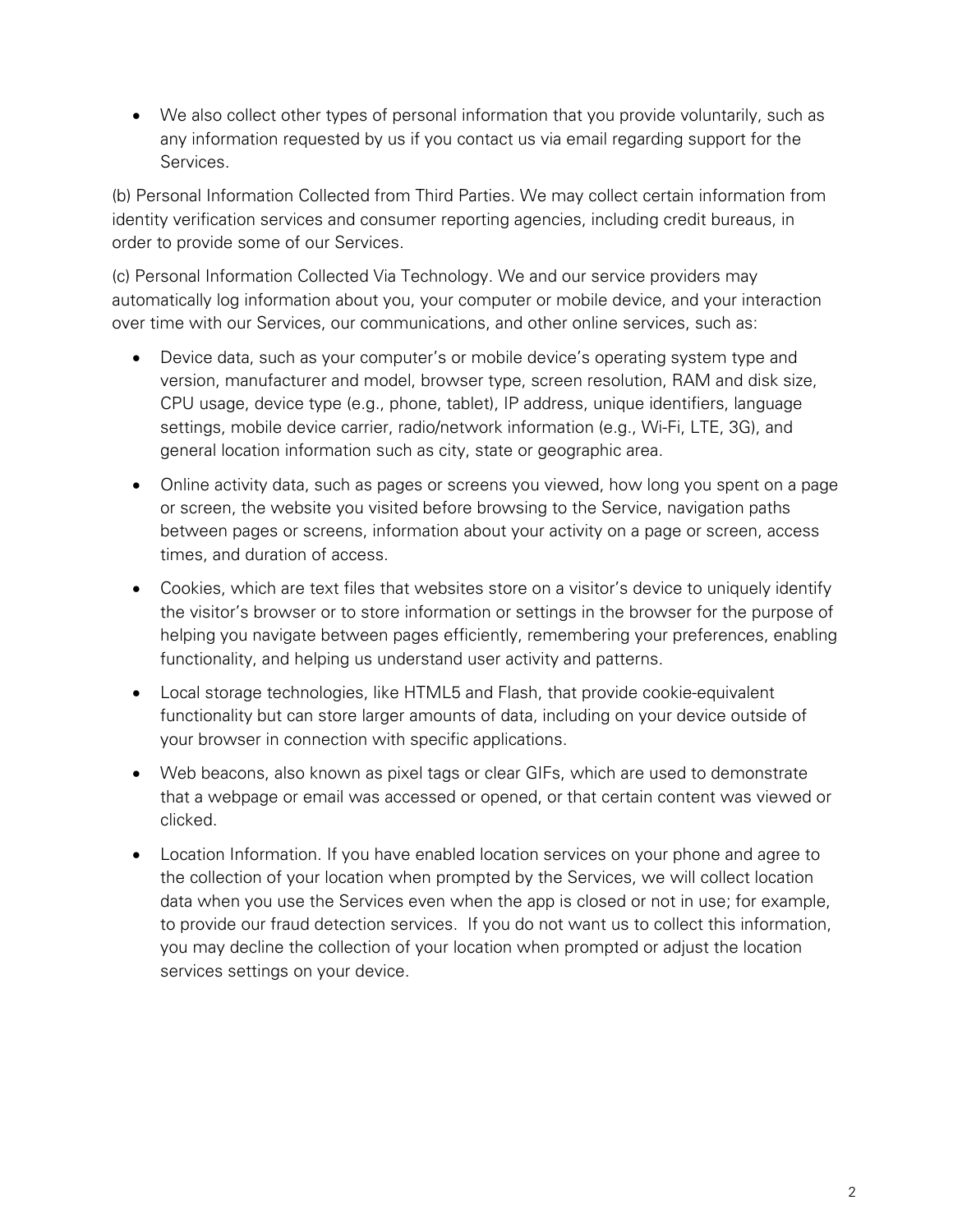#### HOW WE USE YOUR INFORMATION COLLECTED IN THE APP

(a) General Use. In general, we use your personal information collected through your use of the Services to respond to your requests as submitted through the Services, to provide you the Services you request, and to help serve you better. We use your personal information, in connection with the App, in the following ways:

- facilitate the creation of, and secure and maintain your account
- identify you as a legitimate user in our system
- provide improved administration of the Services
- provide the Services you request
- improve the quality of experience when you interact with the Services
- send you administrative e-mail notifications, such as security or support and maintenance advisories; and send surveys, offers, and other promotional materials related to the Services.

(b) Compliance and protection. We may use your personal information to:

- comply with applicable laws, lawful requests, and legal process, such as to respond to subpoenas or requests from government authorities
- protect our, your or others' rights, privacy, safety, or property (including by making and defending legal claims)
- audit our internal processes for compliance with legal and contractual requirements and internal policies
- enforce the terms and conditions that govern the Service; and
- prevent, identify, investigate / deter fraudulent, harmful, unauthorized, unethical, or illegal activity, including cyberattacks and identity theft.

(c) Creation of Non-Identifiable Data. The App may create de-identified information records from personal information by excluding certain information (such as your name) that makes the information personally identifiable to you. We may use this information in a form that does not personally identify you to analyze request patterns and usage patterns to enhance our products and services. We reserve the right to use and disclose non-identifiable information to third parties in our discretion.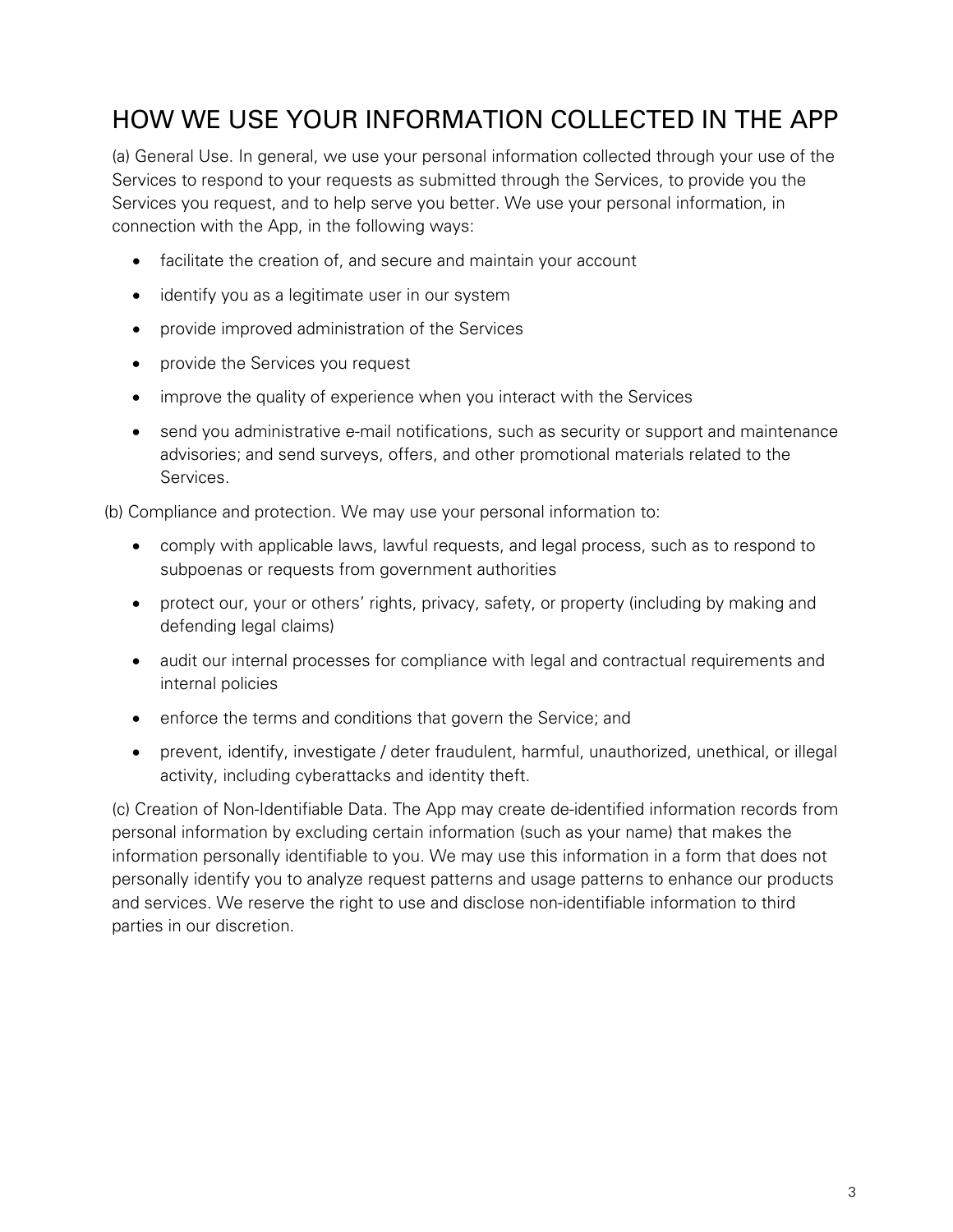### DISCLOSURE OF YOUR PERSONAL INFORMATION

We disclose your personal information collected through your use of the Services as described below.

(a) In Accordance with Our Other Privacy Notices. Other than as described in this Privacy Policy in connection with the App, this Privacy Policy does not apply to the processing of your information by us or third parties with whom we share information.

(b) Third Party Service Providers. We may share your personal information with third party or affiliated service providers that perform services for or on behalf of us in providing the App, for the purposes described in this Privacy Policy, including: to provide you with the Services; to conduct quality assurance testing; to facilitate the creation of accounts; to optimize the performance of the Services; to provide technical support; and/or to provide other services to the App.

(c) Authorities and Others. Regardless of any choices you make regarding your personal information, The App may disclose your personal information to law enforcement, government authorities, and private parties, for the compliance and protection services described above.

## LINKS TO OTHER SITES

The App may contain links to third party websites. When you click on a link to any other website or location, you will leave the App and go to another site and another entity may collect personal and/or anonymous information from you. The App's provision of a link to any other website or location is for your convenience and does not signify our endorsement of such other website or location or its contents. We have no control over, do not review, and cannot be responsible for, these outside websites or their content. Please be aware that the terms of this Privacy Policy do not apply to these outside websites. We encourage you to read the privacy policy of every website you visit.

#### YOUR CHOICES REGARDING YOUR INFORMATION

You have several choices regarding use of information on the Services.

(a) How We Respond to Do Not Track Signals. Some web browsers transmit "do not track" signals to the websites and other online services with which your web browser communicates. There is currently no standard that governs what, if anything, websites should do when they receive these signals. We currently do not act in response to these signals. If and when a standard is established, we may revise its policy on responding to these signals.

(b) Access, Update, or Correct Your Information. You can access, update, or correct your information by changing preferences in your account. For additional requests, please contact us.

(c) Opting Out of Email or SMS Communications. If you have signed-up to receive our email marketing communications, you can unsubscribe any time by clicking the "unsubscribe" link included at the bottom of the email or other electronic communication. Alternatively, you can opt out of receiving marketing communications by contacting us at the contact information